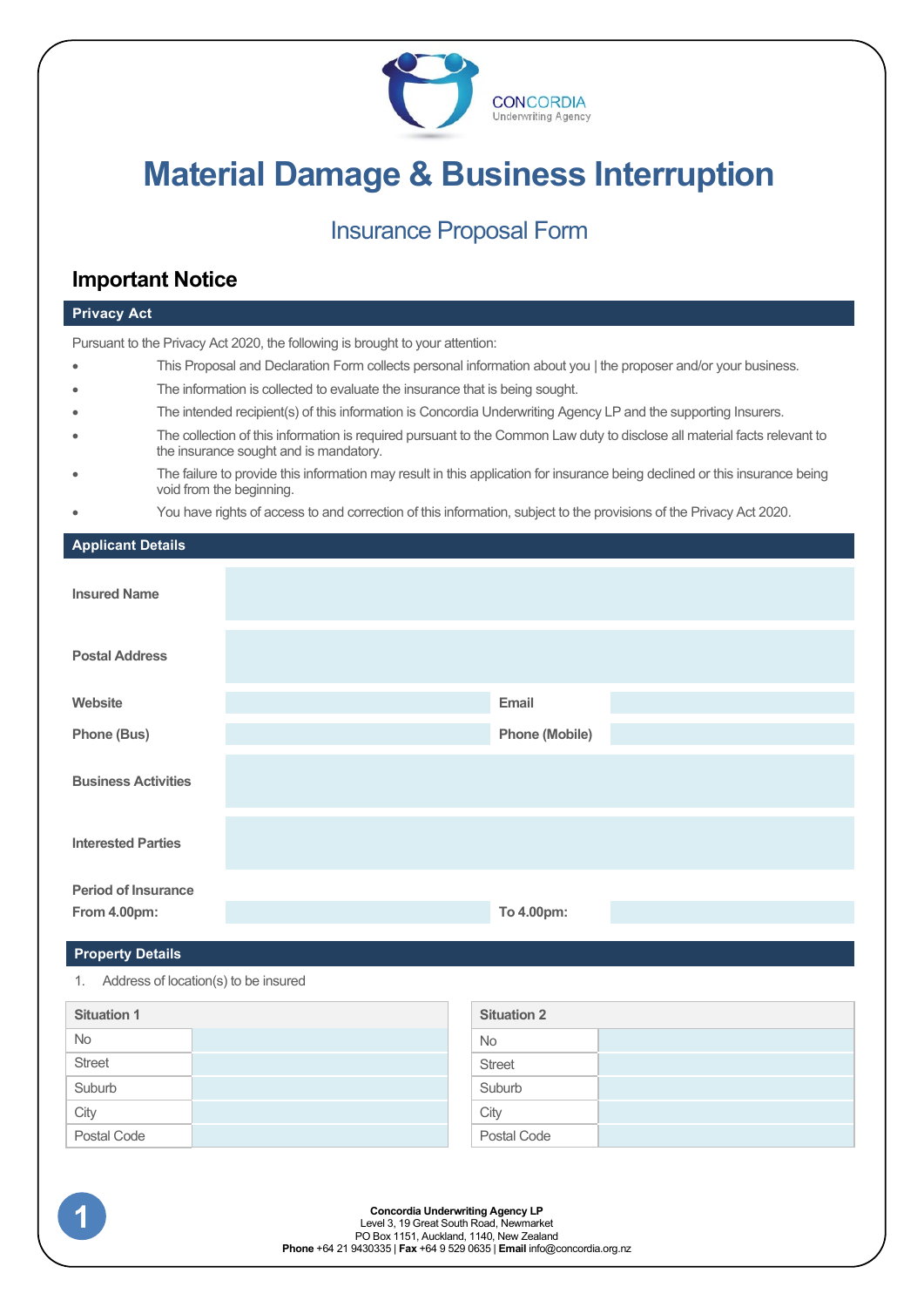2. Business activities | processes of all building occupants

| <b>Situation 2</b> |
|--------------------|

| <b>Situation 1</b>  |                                                                                 | <b>Situation 2</b>  |                                                                                 |  |  |
|---------------------|---------------------------------------------------------------------------------|---------------------|---------------------------------------------------------------------------------|--|--|
| <b>Year Built</b>   |                                                                                 | <b>Year Built</b>   |                                                                                 |  |  |
| No. Storeys         |                                                                                 | No. Storeys         |                                                                                 |  |  |
| Foundation          |                                                                                 | Foundation          |                                                                                 |  |  |
| Floor               |                                                                                 | Floor               |                                                                                 |  |  |
| Frames              |                                                                                 | Frames              |                                                                                 |  |  |
| Lining              |                                                                                 | Lining              |                                                                                 |  |  |
| Roof                |                                                                                 | Roof                |                                                                                 |  |  |
| Joinery             |                                                                                 | Joinery             |                                                                                 |  |  |
| State of Repair     |                                                                                 | State of Repair     |                                                                                 |  |  |
| Soil Type           | Soft $ $<br>Medium   Firm   Unknown                                             | Soil Type           | Soft<br>  Medium   Firm   Unknown                                               |  |  |
| Describe which type |                                                                                 | Describe which type |                                                                                 |  |  |
| Flood Information   |                                                                                 | Flood Information   |                                                                                 |  |  |
|                     |                                                                                 |                     |                                                                                 |  |  |
|                     |                                                                                 |                     |                                                                                 |  |  |
|                     | Proximity to location in respect of High Tide mark or<br>nearest River or Lake? |                     | Proximity to location in respect of High Tide mark or<br>nearest River or Lake? |  |  |
| Heritage Building   | <b>No</b><br>Yes                                                                | Heritage Building   | <b>No</b><br>Yes                                                                |  |  |
| Heritage Category   |                                                                                 | Heritage Category   |                                                                                 |  |  |
|                     |                                                                                 |                     |                                                                                 |  |  |
|                     |                                                                                 |                     |                                                                                 |  |  |
|                     | Please advise Heritage Type                                                     |                     | Please advise Heritage Type                                                     |  |  |

3. Construction of building(s) to be insured

4. Does any part of the building construction include expanded polystyrene panels?

| <b>Situation 1</b>                                                                                                                                                                                        | <b>Situation 2</b>         |  |  |  |  |  |  |
|-----------------------------------------------------------------------------------------------------------------------------------------------------------------------------------------------------------|----------------------------|--|--|--|--|--|--|
| Yes<br>No                                                                                                                                                                                                 | Yes<br><b>No</b>           |  |  |  |  |  |  |
| If 'Yes', what percentage?                                                                                                                                                                                | If 'Yes', what percentage? |  |  |  |  |  |  |
| 5.<br>Does any part of the building contain a walk in chiller/freezer?                                                                                                                                    |                            |  |  |  |  |  |  |
| <b>Situation 1</b>                                                                                                                                                                                        | <b>Situation 2</b>         |  |  |  |  |  |  |
| No<br>Yes                                                                                                                                                                                                 | Yes<br>No                  |  |  |  |  |  |  |
|                                                                                                                                                                                                           |                            |  |  |  |  |  |  |
|                                                                                                                                                                                                           |                            |  |  |  |  |  |  |
| <b>Concordia Underwriting Agency LP</b><br>Level 3, 19 Great South Road, Newmarket<br>PO Box 1151, Auckland, 1140, New Zealand<br>Phone +64 21 9430335   Fax +64 9 529 0635   Email info@concordia.org.nz |                            |  |  |  |  |  |  |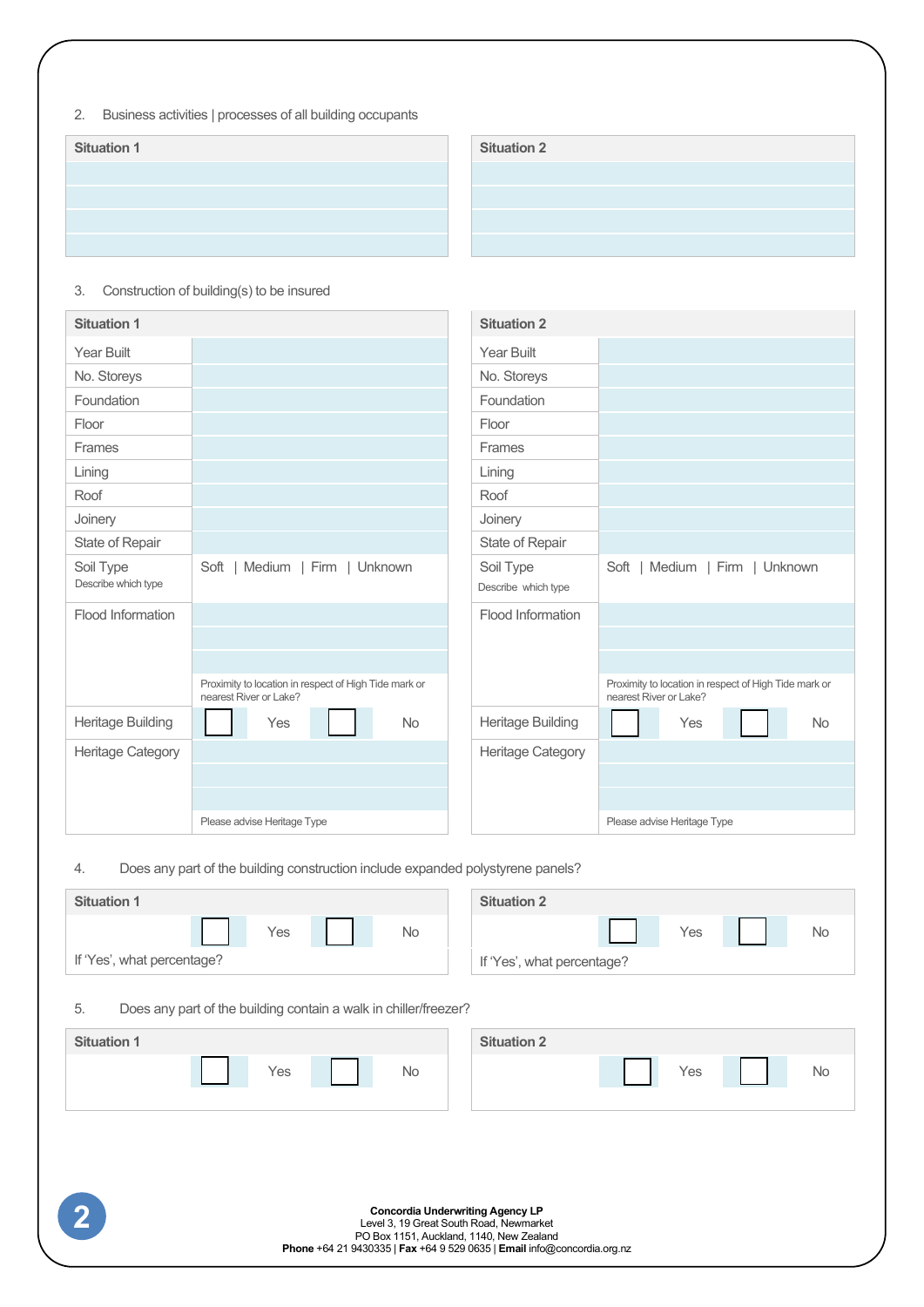# **Sums Insured**

# Material Damage

| 1.                 | Sums Insured / Basis of Settlement |  |  |   | 'l' = Indemnity Value   'R' = Replacement Value |                    |    |  |   |  |
|--------------------|------------------------------------|--|--|---|-------------------------------------------------|--------------------|----|--|---|--|
| <b>Situation 1</b> |                                    |  |  |   |                                                 | <b>Situation 2</b> |    |  |   |  |
| <b>Building</b>    |                                    |  |  | R |                                                 | <b>Building</b>    |    |  | R |  |
| Plant   Contents   | \$                                 |  |  | R |                                                 | Plant   Contents   | \$ |  | R |  |
| <b>Stock</b>       |                                    |  |  | R |                                                 | <b>Stock</b>       | \$ |  | R |  |
| Other Property *   | \$                                 |  |  | R |                                                 | Other Property *   | \$ |  | R |  |

#### Description of 'Other Property' Description of 'Other Property'

Please attach recent valuations for risks for which replacement cover is required and tick to indicate enclosure.

2. Contents- Any one item Limit \$50,000. Please note that any one item of contents is limited to \$50,000. (If you have any items valued more than \$50,000 please specify these below)

| Item 1 | \$     |  | $\mathsf{R}$ |  |
|--------|--------|--|--------------|--|
| Item 2 | ጦ<br>J |  | $\mathsf{R}$ |  |
| Item 3 | ሶ<br>D |  | $\mathsf{R}$ |  |
|        |        |  |              |  |

# 3. What deductibles do you require?

| <b>Residential Property</b> | Ψ | 400  |  | w |  |
|-----------------------------|---|------|--|---|--|
| All other claims            | Ψ | .000 |  | w |  |

## 4. Do you want to change any of the Standard Sub-Limits? (If 'Yes', please specify your increased limits below)

| <b>Standard Policy Sub-Limits</b>      |                               |    | <b>Alternative</b><br><b>Event/Item Sub-Limits</b> |  |
|----------------------------------------|-------------------------------|----|----------------------------------------------------|--|
| Alternative Residential Accommodation  | \$75,000 any one Event        | Or | \$                                                 |  |
| <b>Capital Additions</b>               | \$250,000 any one time        | Or | \$                                                 |  |
| <b>Hazardous Substance Emergencies</b> | \$10,000 any one Event        |    | \$                                                 |  |
| Effect of Employees & Directors        | \$25,000 any one Event        | Or | \$                                                 |  |
| <b>Hidden Gradual Damage</b>           | \$5,000 any one Event         | Or | \$                                                 |  |
|                                        | \$20,000 Limit any one Period | Or | \$                                                 |  |
| Landslip                               | \$500,000 any one Event       | Or | \$                                                 |  |
| Lost or Stolen Keys                    | \$15,000 any one Event        | Or | \$                                                 |  |
| <b>Monuments</b>                       | \$50,000 any one Event        | Or | \$                                                 |  |
| <b>Machinery Extension</b>             | \$50,000 any one Event        | Or | S                                                  |  |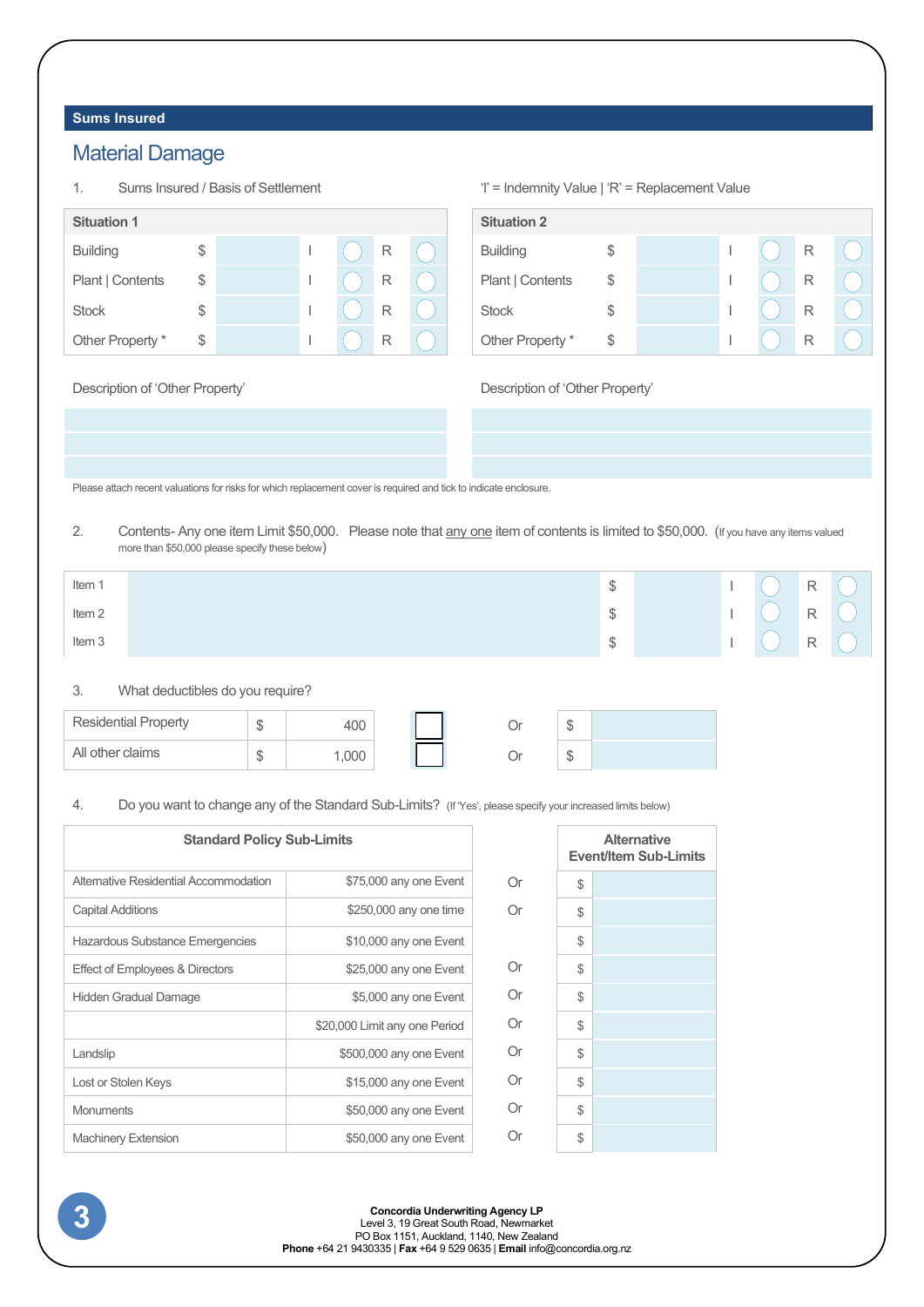| <b>Money</b>                                                     | Limit any one Event:                                     | Or  | $\mathbb{S}$ |  |
|------------------------------------------------------------------|----------------------------------------------------------|-----|--------------|--|
| Section A: Additional Limit                                      | \$25,000 any one location                                | Or  | $\mathbb{S}$ |  |
|                                                                  | \$50,000 seasonal or other<br>extraordinary accumulation | Or  | $\mathbb{S}$ |  |
| Section B:                                                       | \$2,500 any one location                                 | Or  | $\mathbb{S}$ |  |
| Property to which the Contract Works<br>Exclusion does not apply | \$250,000 specified maximum<br>contract price            | Or  | $\mathbb{S}$ |  |
| <b>Protection Costs</b>                                          | \$25,000 any one Event                                   | Or  | $\mathbb{S}$ |  |
| <b>Refrigerated Goods</b>                                        | \$15,000 any one Event                                   | Or  | $\mathbb{S}$ |  |
| <b>Residents Effects</b>                                         | \$50,000 any one Event                                   | Or  | $\mathbb{S}$ |  |
|                                                                  | \$10,000 any one Resident                                |     |              |  |
| Subsidence                                                       | \$500,000 any one Event                                  | Or  | $\mathbb{S}$ |  |
| <b>Suspect Loss or Damage</b>                                    | \$200,000 any one Event                                  | Or  | $\mathbb{S}$ |  |
| Theft                                                            | \$50,000 any one loss                                    | Or  | $\mathbb{S}$ |  |
| Transit                                                          | \$50,000 any one Event                                   | Or. | $\mathbb{S}$ |  |
| <b>Transit of Personal Goods</b>                                 | \$50,000 any one Event                                   | Or  | $\mathbb{S}$ |  |
| <b>Temporary Removal</b>                                         | \$250,000 any one Event                                  | Or  | $\mathbb{S}$ |  |
|                                                                  |                                                          |     |              |  |

# Business Interruption

| 5. | <b>Annual Turnover</b> | J |
|----|------------------------|---|
|----|------------------------|---|

- 6. Indemnity Period
- 7. Basis of Cover Gross Profit

Gross Revenue

| Months |  |
|--------|--|
|        |  |
|        |  |

# 8. Sums Insured

**Please Note:** If an Indemnity Period of more than 12 Months is selected, the sums insured should be adjusted accordingly

| (a) | <b>Gross Rentals</b>               | \$ |               |
|-----|------------------------------------|----|---------------|
| (b) | Additional Increase in Expenditure | \$ |               |
| (c) | <b>Claims Preparation Costs</b>    | \$ |               |
| (d) | Payroll and Wages (Dual Basis)     | \$ |               |
|     | <b>Initial Period</b>              |    | Weeks         |
|     | Alternative Period                 |    | <b>Weeks</b>  |
|     | Remainder                          |    | $\frac{0}{0}$ |
| (e) | Additional Cost of Working         | \$ |               |
| (f) | <b>Book Debts</b>                  | \$ |               |
| (g) | Rewriting of Records               | \$ |               |
| (h) | Loss of Goodwill                   | \$ |               |
| (i) | <b>Fines or Damages</b>            | \$ |               |
|     | <b>Total Sum Insured</b>           | \$ |               |
|     |                                    |    |               |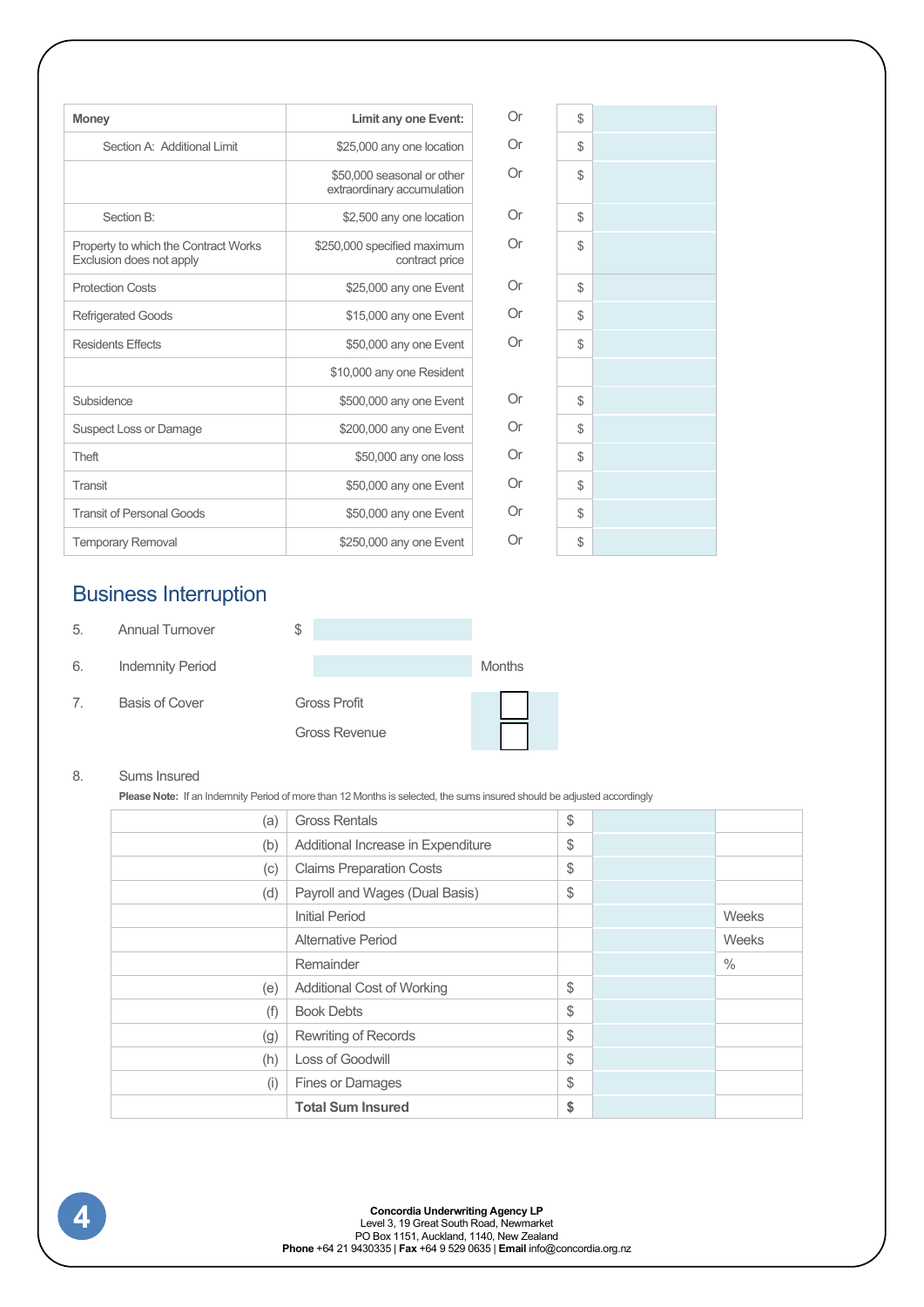#### **Optional extensions**

# 1. **Do you want cover for Natural Disaster?** Note that the state of the state of the Note of the Note of Note of the Note of Note of the Note of Note of Note of Note of Note of Note of Note of Note of Note of Note of Note

(Earthquake, tsunami, volcanic eruption, hydrothermal or geothermal activity, or fire following any of these and subterranean fire)

**Situation 1 Situation 2**

## 2. **Excess EQC – Residential property?** Note 2. **Excess EQC – Residential property?**

# **Risk Protection**

## 1. **What fire protection does the property have?**

| <b>Situation 1</b>   |     |  |           |  | <b>Situation 2</b>   |     |           |
|----------------------|-----|--|-----------|--|----------------------|-----|-----------|
| Automatic sprinklers | Yes |  | <b>No</b> |  | Automatic sprinklers | Yes | <b>Nc</b> |
| Heat detectors       | Yes |  | <b>No</b> |  | Heat detectors       | Yes | Nc        |
| Hose reels           | Yes |  | <b>No</b> |  | Hose reels           | Yes | <b>Nc</b> |
| Fire extinguishers   | Yes |  | <b>No</b> |  | Fire extinguishers   | Yes | <b>Nc</b> |

# 2. **Are the properties on mains water?**

|  | CH.<br>יים | Yes |  | <b>No</b> |  |  | -------<br>паноп<br>. | . .<br>Yes |  | Νc |
|--|------------|-----|--|-----------|--|--|-----------------------|------------|--|----|
|--|------------|-----|--|-----------|--|--|-----------------------|------------|--|----|

#### 3. **Is the property:**

| <b>Situation 1</b>     |     |           |  | <b>Situation 2</b>     |     |           |
|------------------------|-----|-----------|--|------------------------|-----|-----------|
| Easily accessible      | Yes | No        |  | Easily accessible      | Yes | <b>Nc</b> |
| Property fenced        | Yes | No        |  | Property fenced        | Yes | <b>Nc</b> |
| Occupied               | Yes | <b>No</b> |  | Occupied               | Yes | Nc        |
| Doors and window locks | Yes | <b>No</b> |  | Doors and window locks | Yes | Nc        |

#### 4. **Is there an operational burglar alarm?**

|                            | Yes | <b>No</b> |  | <b>Situation 2</b>           | Yes | Nc |
|----------------------------|-----|-----------|--|------------------------------|-----|----|
| If 'Yes', is it monitored? | Yes | <b>No</b> |  | If 'Yes'<br>is it monitored? | Yes | Nc |

# Fire extinguishers  $\vert$  Yes  $\vert$  No

| <b>Situation 2</b> | ဗဒ | No |  |
|--------------------|----|----|--|
|--------------------|----|----|--|

| <b>Situation 2</b>     |     |           |  |
|------------------------|-----|-----------|--|
| Easily accessible      | Yes | <b>No</b> |  |
| Property fenced        | Yes | <b>No</b> |  |
| Occupied               | Yes | <b>No</b> |  |
| Doors and window locks | Yes | No        |  |

| <b>Situation 2</b>         | es  |  |  |
|----------------------------|-----|--|--|
| If 'Yes', is it monitored? | 'es |  |  |

## 5. **Do you use or store flammable liquids/gases or hazardous substances?**

| <b>Situation 1</b>                         | Yes | <b>No</b> | <b>Situation 2</b>                         | Yes, | <b>Nc</b> |
|--------------------------------------------|-----|-----------|--------------------------------------------|------|-----------|
| If 'Yes' please provide details/quantities |     |           | If 'Yes' please provide details/quantities |      |           |

| <b>Situation 2</b>                         |  |  |  |
|--------------------------------------------|--|--|--|
| If 'Yes' please provide details/quantities |  |  |  |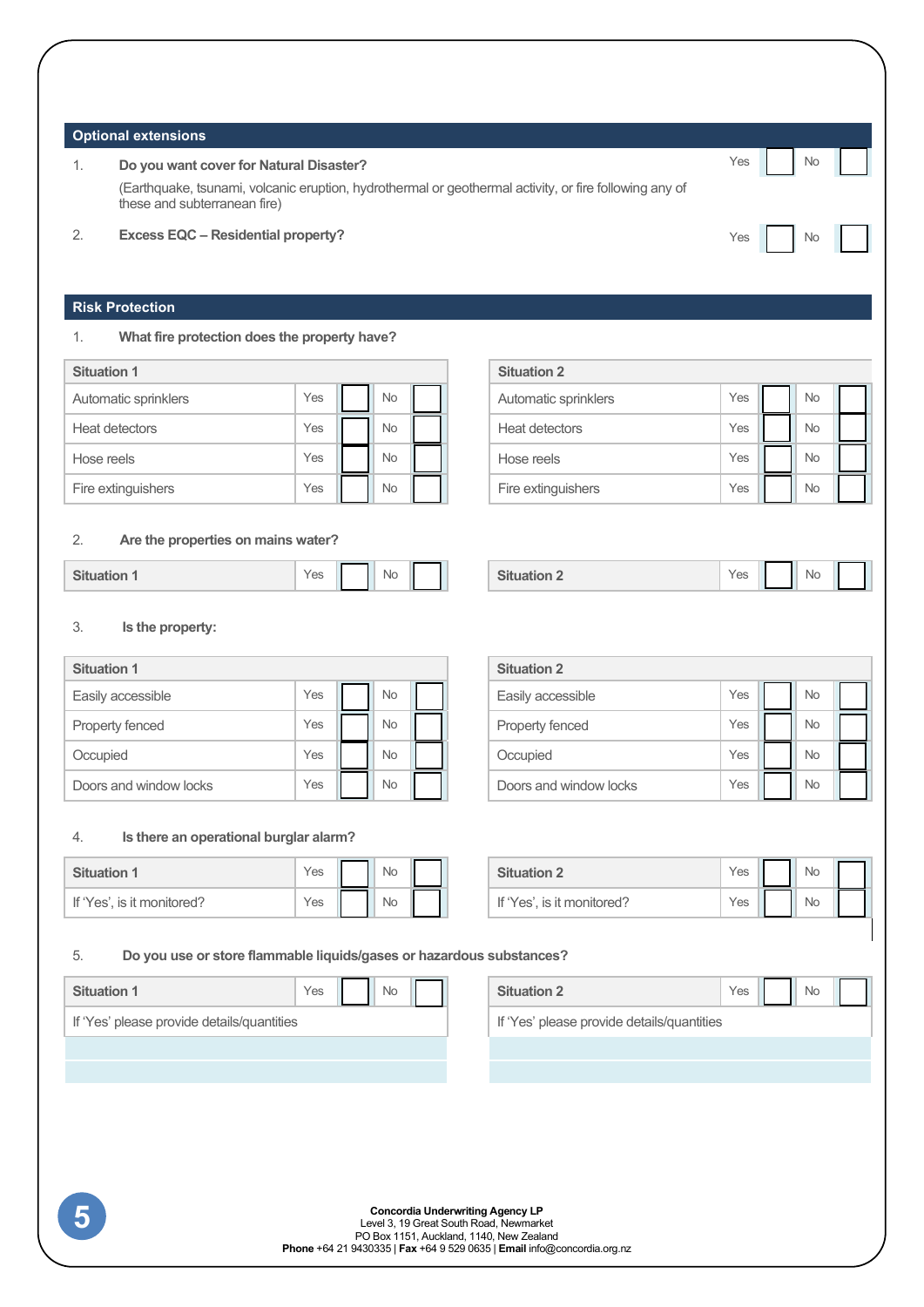# 6. **Do you have a safe?**

| <b>Situation 1</b>                | Yes | <b>No</b> |           | <b>Situation 2</b> | Yes                               | <b>Nc</b> |    |
|-----------------------------------|-----|-----------|-----------|--------------------|-----------------------------------|-----------|----|
| If 'Yes', is the safe:            |     |           |           |                    | If 'Yes', is the safe:            |           |    |
| Covered by burglar alarm sensors? | Yes |           | No        |                    | Covered by burglar alarm sensors? | Yes       | Nc |
| Bolted to the floor?              | Yes |           | <b>No</b> |                    | Bolted to the floor?              | Yes       | Nc |

| <b>Situation 2</b>                | Yes | <b>No</b> |  |
|-----------------------------------|-----|-----------|--|
| If 'Yes', is the safe:            |     |           |  |
| Covered by burglar alarm sensors? | Yes | <b>No</b> |  |
| Bolted to the floor?              | Yes | No        |  |

H

# 7. **Is any deep frying or wok cooking undertaken on the premises?**

| $1000$ $\mu$ $1190$ $\sigma$ $1100$                                                                              |                                                             |  |  |  |  |  |  |  |  |
|------------------------------------------------------------------------------------------------------------------|-------------------------------------------------------------|--|--|--|--|--|--|--|--|
| <b>Situation 1</b><br>Yes<br>No                                                                                  | <b>Situation 2</b><br>Yes<br><b>No</b>                      |  |  |  |  |  |  |  |  |
| Please Note: 'Commercial Cooking Warranty' exists                                                                | Please Note: 'Commercial Cooking Warranty' exists           |  |  |  |  |  |  |  |  |
| <b>Distance to Fire Brigade:</b><br>8.                                                                           |                                                             |  |  |  |  |  |  |  |  |
| <b>Situation 1</b>                                                                                               | <b>Situation 2</b>                                          |  |  |  |  |  |  |  |  |
| Distance from Fire Brigade                                                                                       | Distance from Fire Brigade                                  |  |  |  |  |  |  |  |  |
| Is the Fire Brigade Permanent or<br>Yes<br>No<br>Volunteer?                                                      | Is the Fire Brigade Permanent or<br>Yes<br>No<br>Volunteer? |  |  |  |  |  |  |  |  |
| Is smoking permitted?<br>9.                                                                                      |                                                             |  |  |  |  |  |  |  |  |
| <b>Situation 1</b><br>Yes<br>No                                                                                  | <b>Situation 2</b><br>No<br>Yes                             |  |  |  |  |  |  |  |  |
| Is any part of the property used as a place of residence?<br>10.                                                 |                                                             |  |  |  |  |  |  |  |  |
| Yes<br><b>Situation 1</b><br>No                                                                                  | <b>Situation 2</b><br>Yes<br>No                             |  |  |  |  |  |  |  |  |
| If 'Yes' how many units/residences?                                                                              | If 'Yes' how many units/residences?                         |  |  |  |  |  |  |  |  |
|                                                                                                                  |                                                             |  |  |  |  |  |  |  |  |
|                                                                                                                  |                                                             |  |  |  |  |  |  |  |  |
| Details of the occupations within adjoining premises?<br>11.                                                     |                                                             |  |  |  |  |  |  |  |  |
| <b>Situation 1</b>                                                                                               | <b>Situation 2</b>                                          |  |  |  |  |  |  |  |  |
|                                                                                                                  |                                                             |  |  |  |  |  |  |  |  |
|                                                                                                                  |                                                             |  |  |  |  |  |  |  |  |
|                                                                                                                  |                                                             |  |  |  |  |  |  |  |  |
| <b>Claims Experience</b>                                                                                         |                                                             |  |  |  |  |  |  |  |  |
| Have you alone, in partnership or jointly with any other party or, if a corporation, any of its directors:<br>1. |                                                             |  |  |  |  |  |  |  |  |
| had any losses and/or claims in the past 3 years (whether insured or not)?<br>Yes<br><b>No</b><br>(a)            |                                                             |  |  |  |  |  |  |  |  |

| Year of loss | Description of Loss                                                                                                                                                                                       | Number of<br>claims | Amount<br>Outstanding |
|--------------|-----------------------------------------------------------------------------------------------------------------------------------------------------------------------------------------------------------|---------------------|-----------------------|
|              |                                                                                                                                                                                                           |                     |                       |
|              |                                                                                                                                                                                                           |                     |                       |
|              |                                                                                                                                                                                                           |                     |                       |
| 6            | <b>Concordia Underwriting Agency LP</b><br>Level 3, 19 Great South Road, Newmarket<br>PO Box 1151, Auckland, 1140, New Zealand<br>Phone +64 21 9430335   Fax +64 9 529 0635   Email info@concordia.org.nz |                     |                       |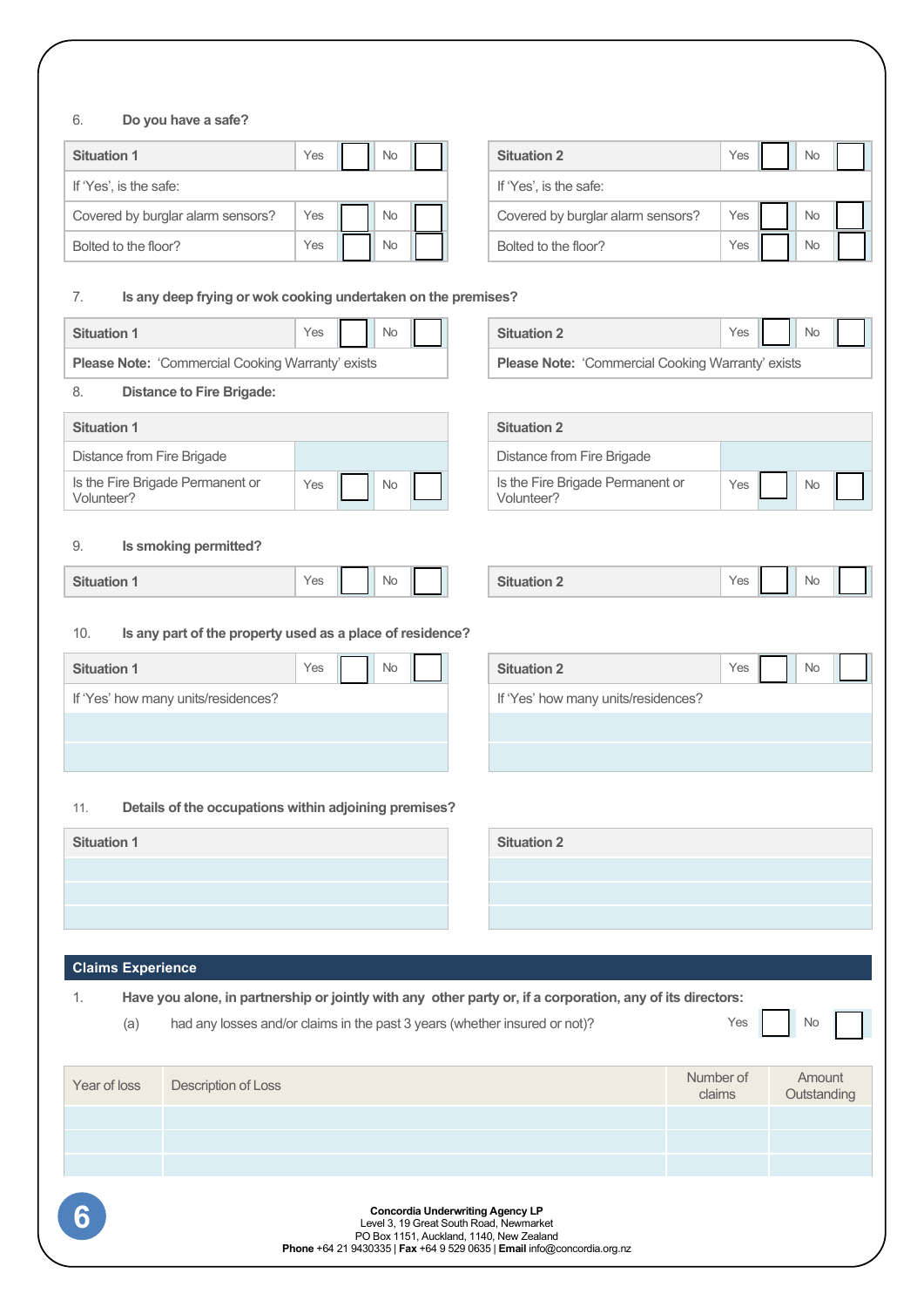|    | ever experienced a claim over NZD10,000<br>(b)                                                                                                                                              | Yes        | No             |  |
|----|---------------------------------------------------------------------------------------------------------------------------------------------------------------------------------------------|------------|----------------|--|
|    | ever withdrawn a claim?<br>(c)<br>subject to the Criminal Records (Clean Slate) Act 2004, been convicted of any criminal                                                                    | Yes<br>Yes | No<br>No       |  |
|    | (d)<br>offence or charged with any criminal offence?                                                                                                                                        |            |                |  |
|    |                                                                                                                                                                                             |            |                |  |
| 2. | Have you alone, in partnership, jointly with any other party or if a corporation, any of its directors ever been placed in<br>receivership or liquidation, or declared bankrupt?            |            |                |  |
|    | If 'Yes', please provide details                                                                                                                                                            | Yes        | No.            |  |
|    |                                                                                                                                                                                             |            |                |  |
|    |                                                                                                                                                                                             |            |                |  |
| 3. | Are there any claims currently pending against the proposer, or is the proposer aware, after enquiry, of any<br>circumstance which could give rise to a claim under the proposed insurance? |            |                |  |
|    | If 'Yes', please provide details                                                                                                                                                            | Yes        | No.            |  |
|    |                                                                                                                                                                                             |            |                |  |
|    | <b>Prior Insurance</b>                                                                                                                                                                      |            |                |  |
| 1. | Has any Insurer ever declined any claim or proposal for insurance, cancelled or refused to renew a policy, imposed an                                                                       |            |                |  |
|    | additional excess, or imposed special terms, conditions or restrictions on a policy?                                                                                                        | Yes        | No             |  |
|    | If 'Yes', please provide details                                                                                                                                                            |            |                |  |
|    |                                                                                                                                                                                             |            |                |  |
|    | <b>General Questions</b>                                                                                                                                                                    |            |                |  |
| 1. | Does anyone (other than the Insured) have a financial interest in any property?                                                                                                             |            |                |  |
|    | If 'Yes', please provide details                                                                                                                                                            | Yes        | N <sub>0</sub> |  |
|    |                                                                                                                                                                                             |            |                |  |
|    | <b>Supplementary Information</b>                                                                                                                                                            |            |                |  |
|    |                                                                                                                                                                                             |            |                |  |
|    |                                                                                                                                                                                             |            |                |  |
|    |                                                                                                                                                                                             |            |                |  |
|    |                                                                                                                                                                                             |            |                |  |
|    | <b>Concordia Underwriting Agency LP</b><br>Level 3, 19 Great South Road, Newmarket                                                                                                          |            |                |  |
|    | PO Box 1151, Auckland, 1140, New Zealand<br>Phone +64 21 9430335   Fax +64 9 529 0635   Email info@concordia.org.nz                                                                         |            |                |  |
|    |                                                                                                                                                                                             |            |                |  |